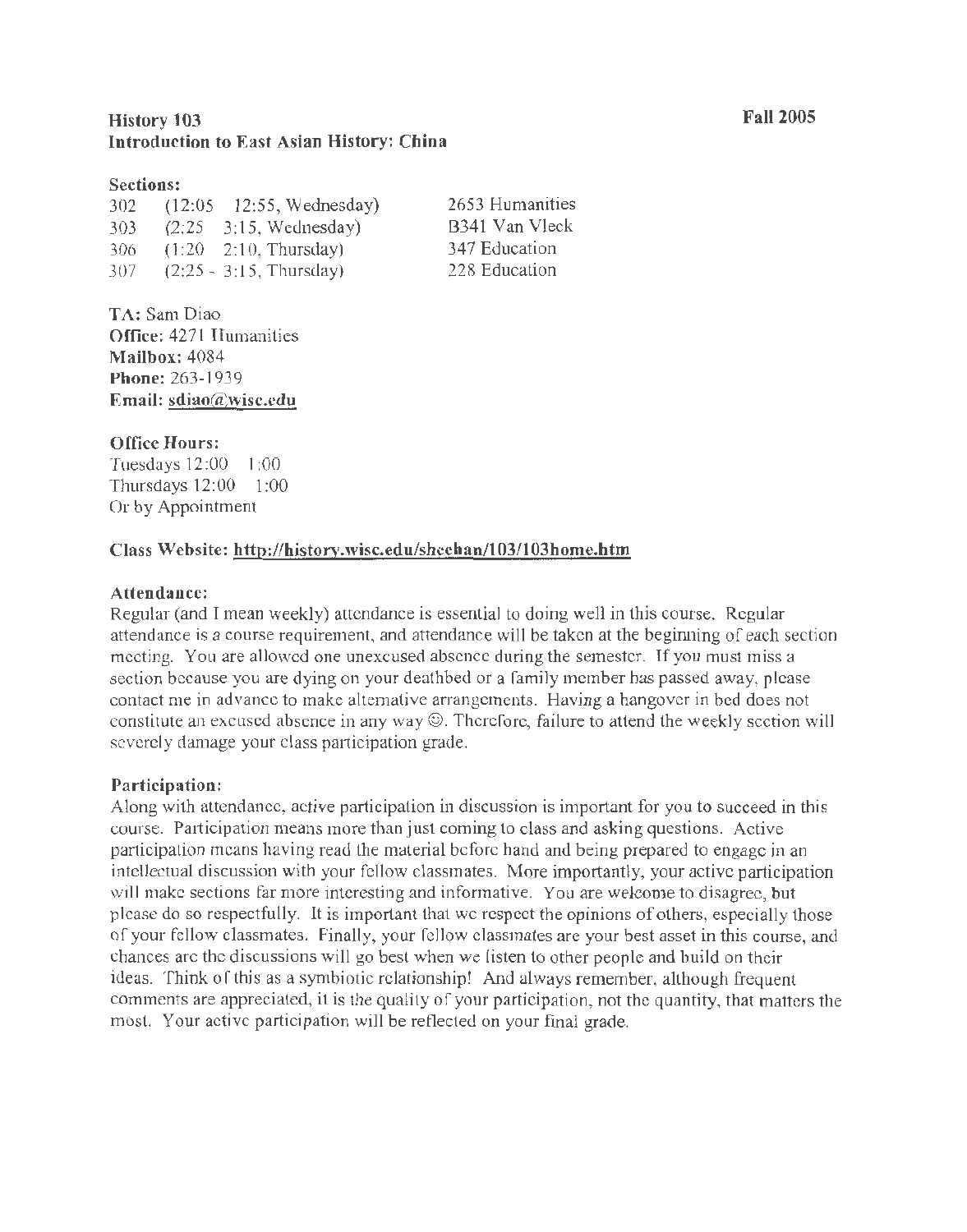## **Requirement:**

 $\sim$  -  $\sim$  -  $\sim$ 

 $\omega \omega$  .

During the course of this semester you will be required to come to my office at least once. This is where you will receive the 5 pts out of the total 30 pts for participation. The office visit will give us the opportunity to get to know each other better outside of class. We can talk about anything you want! Please do not forget to come visit me. Sometimes I get a little lonely in my office©.

# **Section Grading (30 Points):**

Participation = 15 pts Attendance = 10 pts One-Time Office Visit  $= 5$  pts

### **Attendance Deduction:**

14-13 meetings ( 10 points) 12 meetings (8 points) 11 meetings (6 points) 10 meetings (4 points) 9 meetings (2 points) 8-0 meetings (0 points)

## **Grading:**

| Map Quiz      | 5%   | 10  |
|---------------|------|-----|
| 1st Paper     | 15%  | 30  |
| 2nd Paper     | 15%  | 30  |
| 3rd Paper     | 15%  | 30  |
| Midterm       | 15%  | 30  |
| Final         | 20%  | 40  |
| Section Grade | 15%  | 30  |
| Total         | 100% | 200 |

## **Final Exam:**

The final exam for History 103 is Saturday December 17th, 12:25 pm.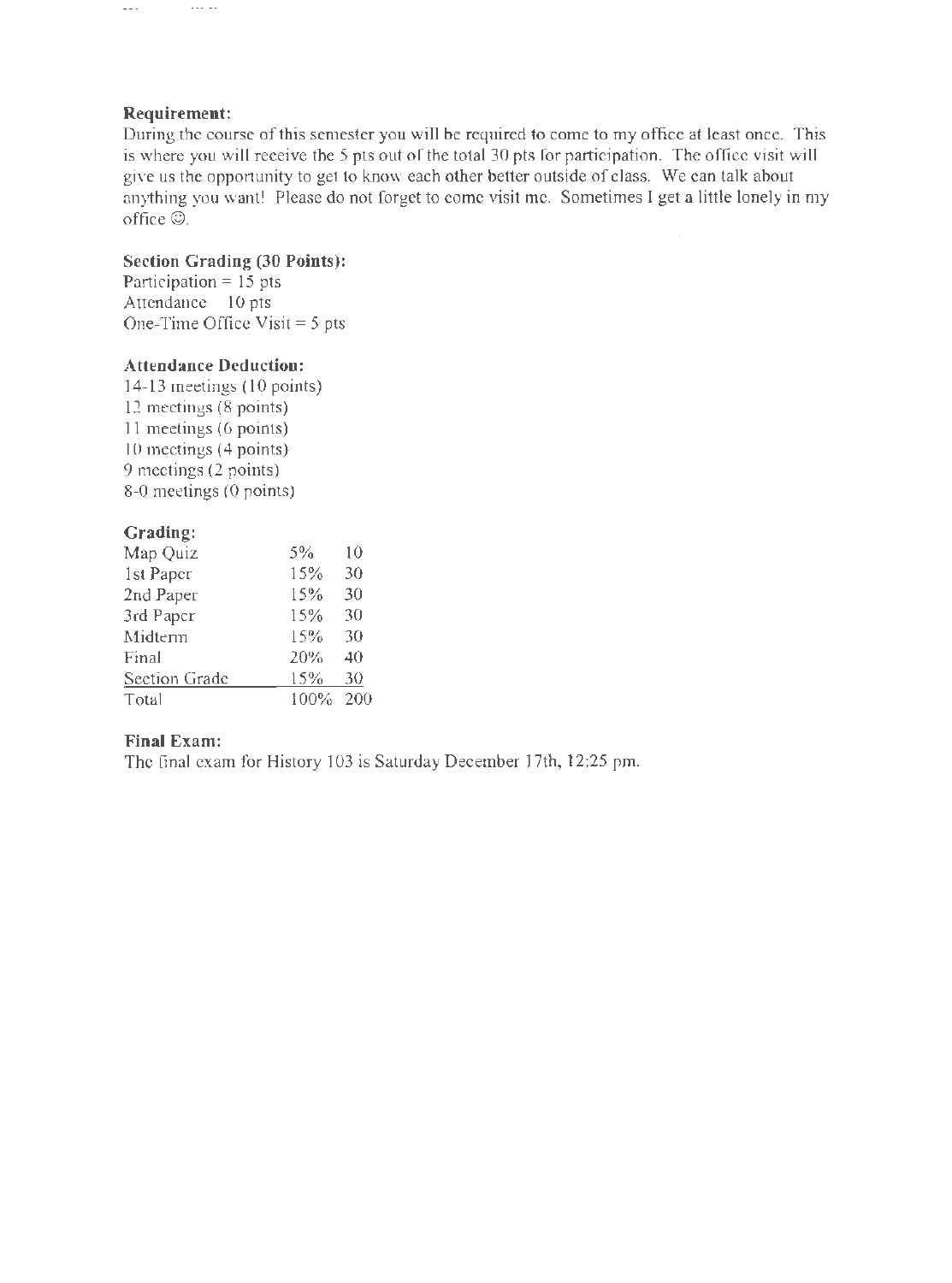## Week One- Course Organization, Geography and the Origins of Chinese Civilization

Schirokauer preface, map and timeline (unpaged sections after the table of contents), 3-8; Hammond, xiii-xx

Fri 9/2

#### Week Two - The Shang and other Bronze Age Cultures

Schirokauer Chapter 1; Hammond, 1-13; Ebrey Reading # 1 Mon 9/5 Labor Day Holiday Wed 9/7 Friday 9/9

## Week Three- The Late Zhou Period and Its Classic Texts

Schirokauer, Chapter 2; Ebrey, Readings # 2-10 Mon 9/12 Wed 9114 Fri 9/16

#### Week Four- The Qin and Han: Empire and the Transformation of the Confucian Vision Schirokauer 51-77, Hammond 15-26; Ebrey Readings # 11-15, 17, 19

Mon 9/19 Wed 9/21 (Map Quiz) Fri 9/23

#### Week Five - Division and Change

Schirokauer 77-85, 88-92, 97-103, 104-end ofthe chapter; Hammond, 27-55; Ebrey Readings # 20, 21, 24 Mon 9/26 Wed 9/28 Fri 9/30

#### Week Six - Religion

Schirokauer (all readings on religion in chapter four) 85-88, 92-97, 103-104; Hammond, 57-76; Ebrey Readings# 18, 22, 23, 27, 31, 33, 34, 37. Mon 10/3 Wed 10/5

Fri 10/7

#### Week Seven- The Sui and Tang: Reunification and Splendor

Schirokauer, Chapter 5; Hammond, 77-92; Ebrey Readings # 25, 26, 28-30 Mon  $10/10$ Wed 10112

Fri 10/14

## Week Eight- The Song: The Dawn of Late Imperial China

Schirokauer, Chapter 6, Hammond, 93-109; Ebrey Readings # 32, 35, 36,38-41 Mon 10/17 Wed 10119 Fri 10/21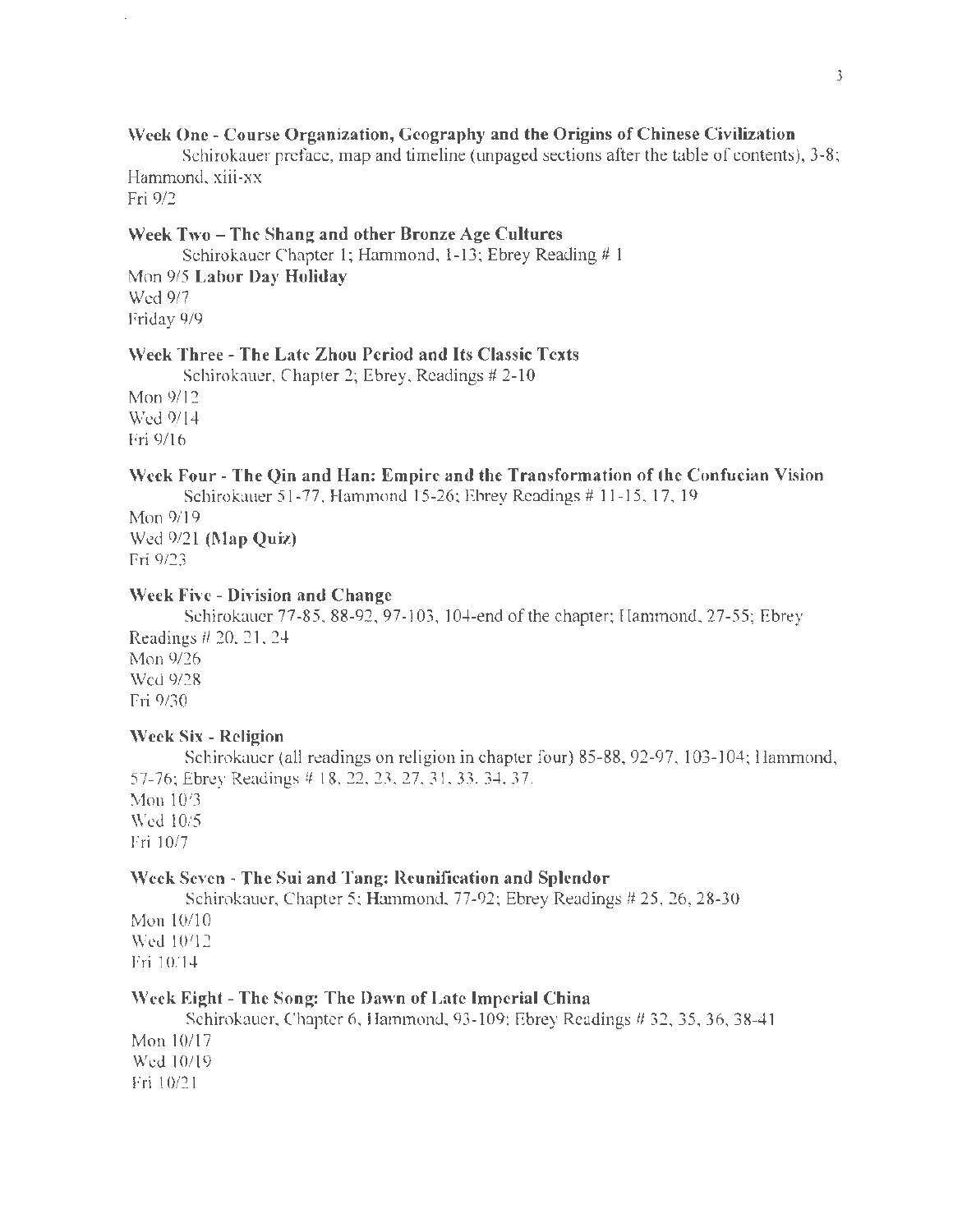#### Week Nine- Mongol China

 $\sim$   $\sim$   $\sim$ 

 $\sim$   $\sim$ 

Schirokauer, Chapter 7; Hammond, 111-125; Ebrey Readings # 44-46 Mon 10/24 Wed 10/26 Fri 10/28 (Midterm)

#### Week Ten- The Ming

Schirokauer, Chapter 8; Hammond, 143-164; Ebrey Readings # 47, 48, 53-56, 58 Mon 10/3 1 Wed 11/2 Fri 11 /4

## Week Eleven- Reflections on China's Place in the World

Schirokauer, Chapter 9 Mon 11/7 Wed 11/9 Fri 11111

#### Week Twelve- The Qing: Founding and Flourishing

Schirokauer, Chapter 10; Ebrey Readings # 59, 61-63, 66, 67

Mon 11114 Wed 11116 Frill/18

#### Week Thirteen - The Qing: Crisis, Renewal, Decline

Schirokauer Chapter 11 and 296-306; Ebrey Readings # 68-70, 73-75

Mon 11/21 Wed 11/23 Fri 11/25 (Thanksgiving Recess)

#### Week Fourteen- The Republic

Schirokauer 306-333 and Chapter 13; Ebrey Readings # 76-80, 82, 84 Mon 11/28

Wed 11/30 Fri 12/2

#### Week Fifteen- The People's Republic of China

Schirokauer, Chapters 14 and 15; Ebrey Readings # 85, 86, 89, 91, 93,99 Mon 12/5 Wed 12/7

Fri 12/9

#### Week Sixteen- China Today and Review

Schirokauer, Afterword

Mon 12/12 Wed 12/14

Final Exam: Saturday December  $17<sup>th</sup>$ , 12:25 pm, room to be announced.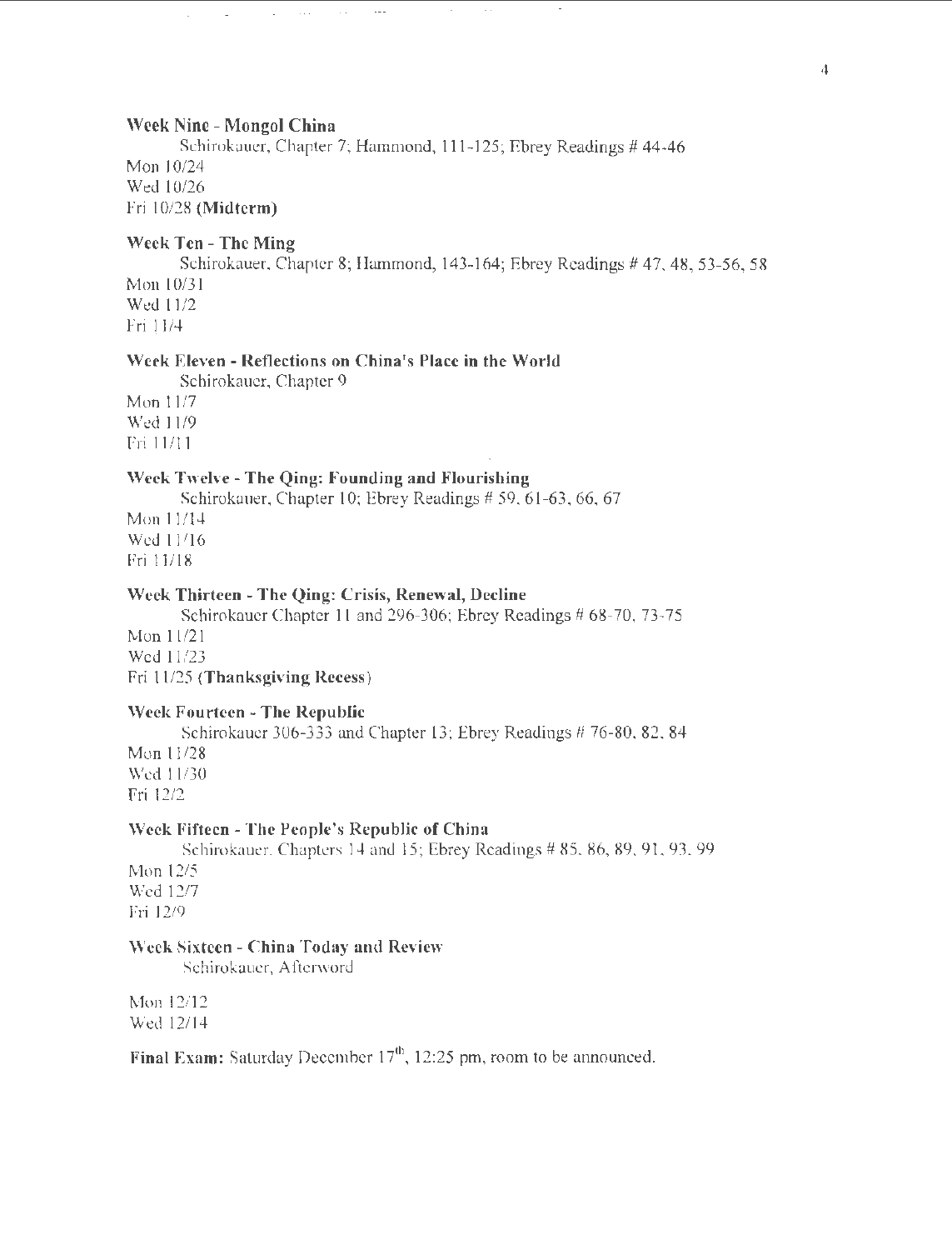## History 103- Introduction to East Asian History: China

Fall2005 9:55 MWF, 19 Ingraham Class Website: http://history. wisc.edu/sheehan/1 03/1 03home.htm

#### Brett Sheehan

Office: 4103 Humanities Mail Box: 4005 (4th Floor Humanities) Office Hours: MW 11-12 Phone: 263-1862 E-Mail: bsheehan@wisc.edu

#### Readings: (available at University Book Store or on reserve at College Library)

Conrad Schirokauer and Miranda Brown, A Brief History of Chinese Civilization, Second Edition

Kenneth J. Hammond, ed., The Human Tradition in Premodern China

Patricia Buckley Ebrey, ed., Chinese Civilization: A Sourcebook

#### Themes:

The course material will be presented in roughly chronological order. In addition, I will focus on three important themes.

- 1) What is China and what does it mean to be Chinese? Is there a single geographical or political entity that can, over time, be identified as China, or are there beliefs, family structures, ideologies or cultural patterns which can be defined as Chinese? Alternatively, is "China" just a modern construct?
- 2) Who were the Chinese elites, how did they exercise dominance and how did hierarchies change over time? How can Chinese history help us understand the concept of monarchy or "kingship"?
- 3) What has been China's place in the larger world context and how does that affect our understanding of Chinese and world history?

#### Requirements:

#### Map Quiz (5%)

A list of items you must know and a sample map will be handed out in class in advance of the quiz.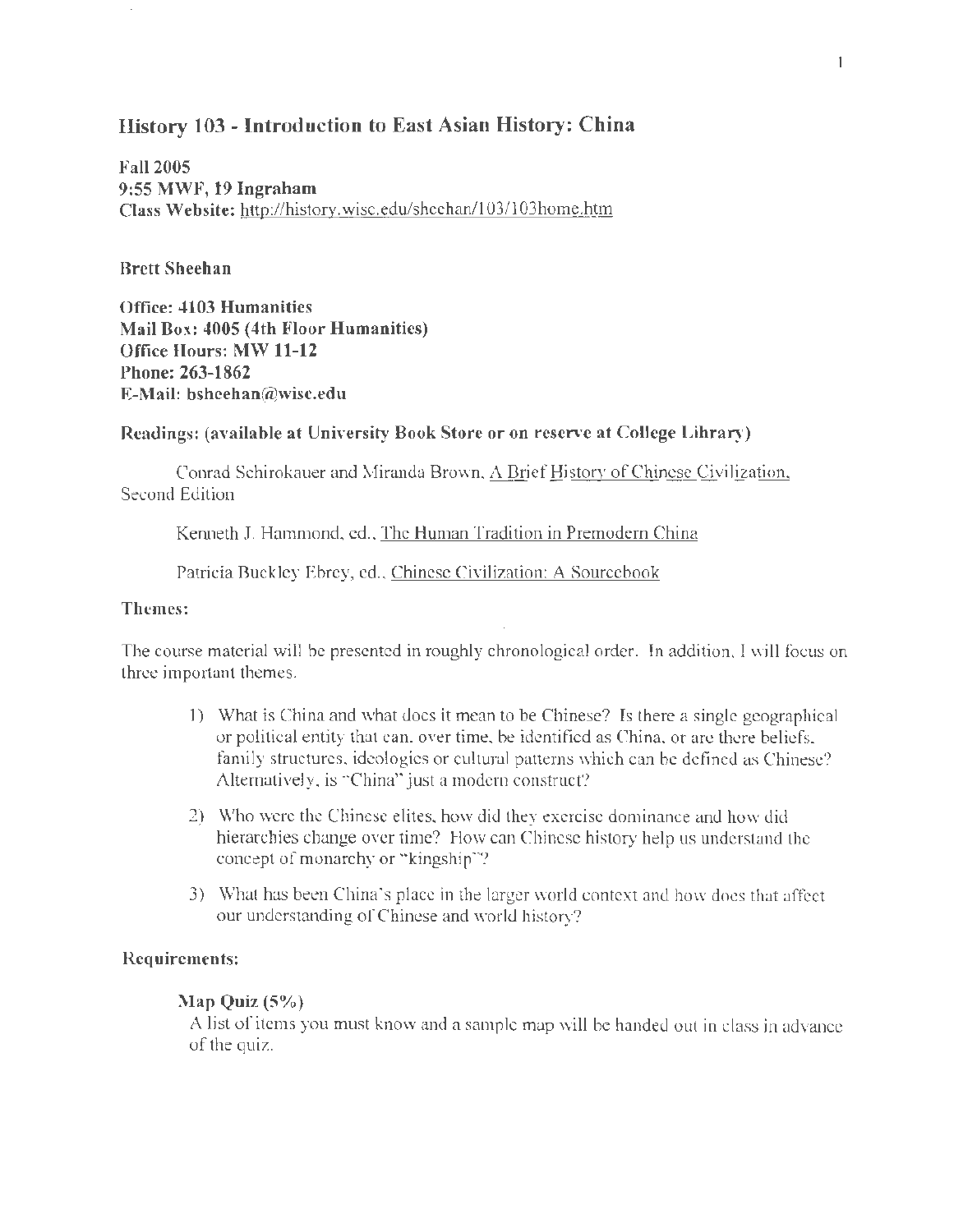#### **Section (15%)**

Your section grade is determined by attendance and participation in weekly section meetings. You should have the readings completed before section each week to facilitate discussion. You will be allowed one free absence in section for the semester; each additional unexcused absence will result in a one-half letter grade deduction.

Once during the semester you will be required to bring a current newspaper or periodical article about China to section and discuss its implications (bring copies for all section members). Possible sources for articles (most have web versions):

*The New York Times, The Wall Street Journal, Far Eastern Economic Review, Asian edition ofTime Magazine, South China Morning Post* 

#### **Midterm (15%) and Final (20%)**

The midterm will include identifications of terms (see ID handout) and identification and analysis of quotes from the Ebrey readings. The final will be similar with the addition of an essay question related to the themes of the class. Examinations will not be rescheduled without a medical excuse or other valid excuse in accordance with University policy.

#### **Three Two-Page papers (45%, or 15% each)**

Over the course of the semester, you must write **two analytical** papers and **one creative**  paper. See the Two-Page Paper Handout for further guidelines.

Papers will be **due in section the week after the reading is assigned** on the syllabus. In other words, if you do a paper on week three readings, it will be due in section week four. You will decide when to hand in the paper and which will be creative and which two will be analytical.

First Paper due no later than Week Six

Second Paper due no sooner than Week Seven and no later than Week Ten Third Paper due no sooner than Week Eleven and no later than Week Sixteen

#### **Handouts**

The following handouts, as well as the syllabus, are available for viewing and download on the course website http://history.wisc.edu/sheehan/103/103home.htm. Those marked with asterisks (\*) will not be handed out in class, but must be downloaded

**\*Geography Handout** - a list of items you need to know for the map quiz

**\*Practice Map** - a blank map of China like the one you will use to take the map quiz

**\*ID Handout-** List of items you will need to be able to identify for the midterm and final.

**\*The Two-Page Paper-** detailed instructions on writing your two-page paper assignments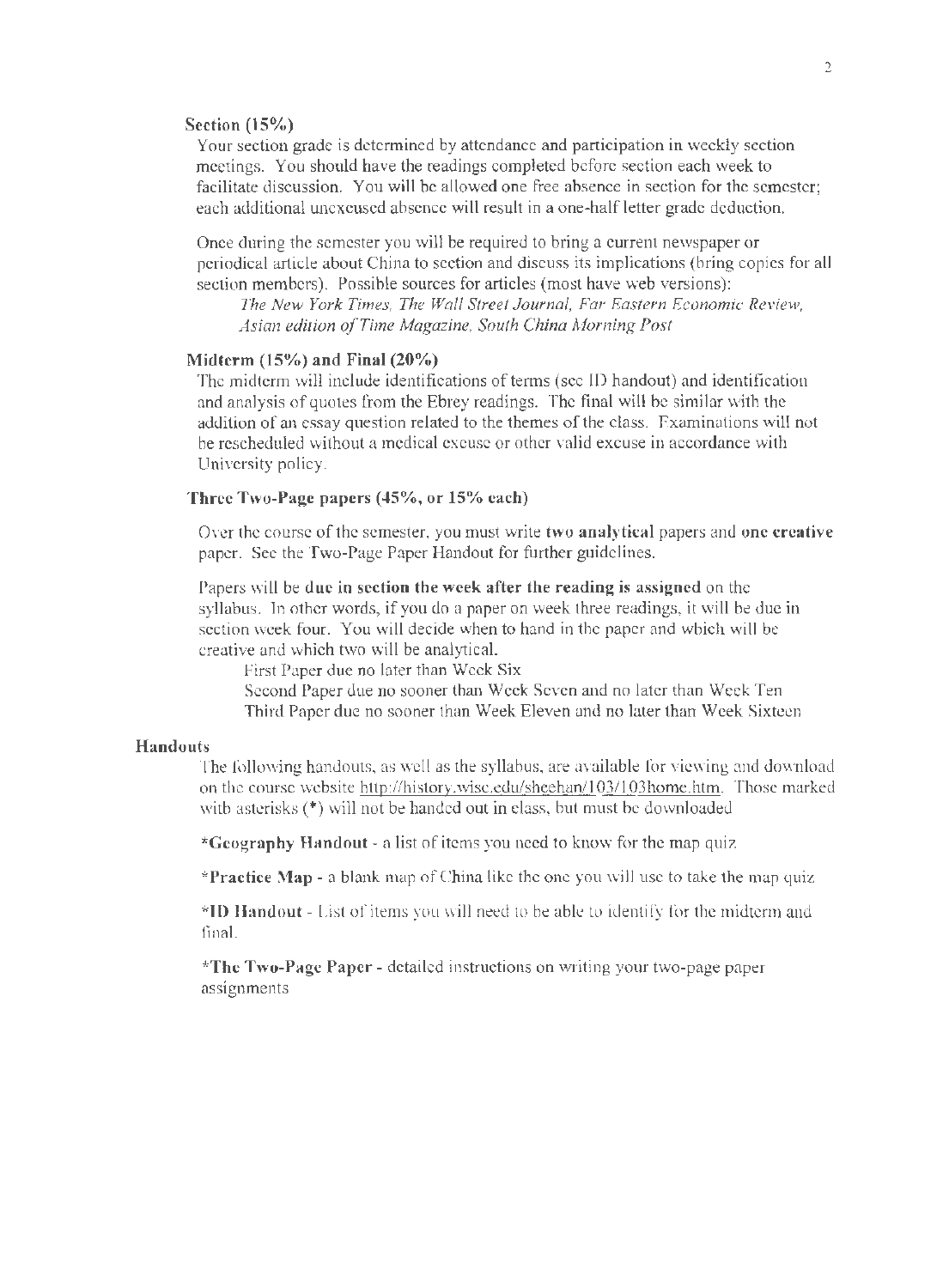# History 103 Introduction to East Asian History: China

#### Sections:

| 304 (09:55-10:45, Thursday) | 2653 HUMANITIES |
|-----------------------------|-----------------|
| 305 (11:00-11:50, Thursday) | 2115 HUMANITIES |
| 308 (15:30-16:20, Thursday) | 234 EDUCATION   |
| 309 (16:35-17:25, Thursday) | 2241 HUMANITIES |

TA: Chang-li Huang Office: 4271 Humanities Mailbox: 4084 Phone: 263-1939 E-mail:huangl @wisc.edu

## Office Hours:

Thursdays 12:00-13:00 Fridays 12:00-13:00 Or by Appointment

## Class Website:http://history. wisc.edu/Sheehan/103/103home.htm

## Attendance:

Regular attendance is essential to doing well in this course. Regular attendance is a course requirement, and attendance will be taken at the beginning of each section meeting. You are allowed one unexcused absence during the semester. If you must miss a section for some personal reasons, please contact with me over e-mail in advance to make allemative arrangements. Failure to attend the weekly section will severely damage your class participation grade.

#### Participation:

Along with attendance, active participation in discussion is important for you to succeed in this course. Participation means more than just coming to class and asking questions. Active participation means having read the material before hand and being prepared to engage in an intellectual discussion with your fellow classmates. More importantly, your active participation will make sections far more interesting and informative. You are welcome to disagree, but please do so respectfully. It is important that we respect the opinions of others, especially those of your fellow classmates. Finally, your fellow classmates are your best asset in this course, and chances are the discussions will go best when we listen to other people and build on their ideas.